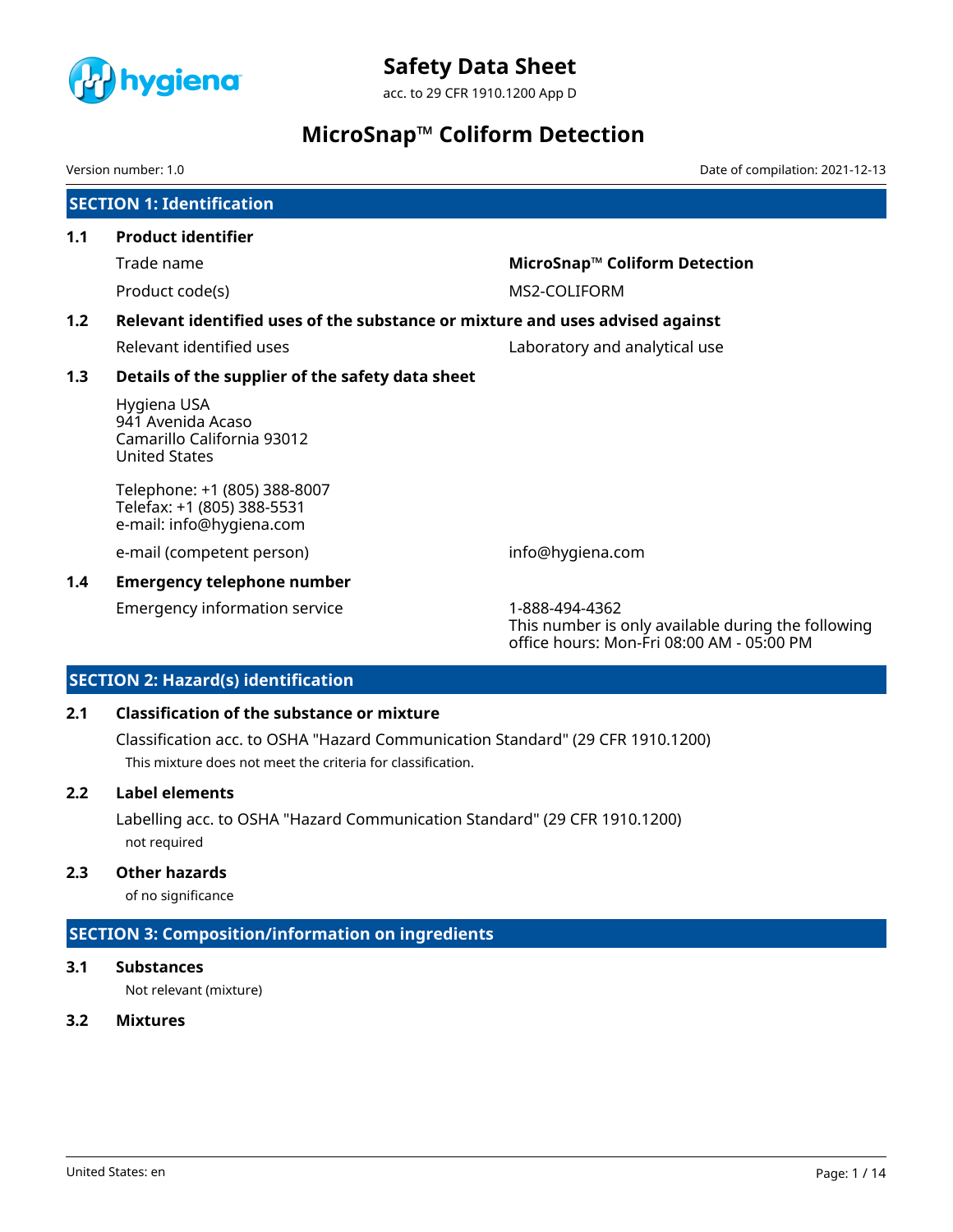

acc. to 29 CFR 1910.1200 App D

# **MicroSnap™ Coliform Detection**

Version number: 1.0 Date of compilation: 2021-12-13

### Description of the mixture

| <b>Name of substance</b>                                           | <b>Identifier</b>            | Wt%        | <b>Classification acc. to GHS</b>                                                      | <b>Pictograms</b> |
|--------------------------------------------------------------------|------------------------------|------------|----------------------------------------------------------------------------------------|-------------------|
| Pyrogen Free Water                                                 | CAS No<br>7732-18-5          | $75 - 90$  |                                                                                        |                   |
| Magnesium Acetate Tetrahy-<br>drate                                | CAS No<br>16674-78-5         | $0.1 - 1$  |                                                                                        |                   |
| 1.0 mg/mL alpha Gal Sub-<br>strate                                 |                              | $0.1 - 1$  |                                                                                        |                   |
| 1.0 mg/mL beta Gal Sub-<br>strate                                  | <b>CAS No</b><br>131474-38-9 | $0.1 - 1$  |                                                                                        |                   |
| EDTA disodium dihydrate                                            | CAS No<br>6381-92-6          | $0.1 - 1$  |                                                                                        |                   |
| Potassium hydroxide                                                | CAS No<br>1310-58-3          | ${}_{0.1}$ | Acute Tox. 4 / H302<br>Skin Corr. 1A / H314<br>Eye Dam. 1 / H318                       |                   |
| Benzethonium chloride                                              | CAS No<br>121-54-0           | ${}_{0.1}$ | Acute Tox. 3 / H301<br>Skin Corr. 1B / H314<br>Eye Dam. 1 / H318                       |                   |
| Adenosine 5'-triphosphate<br>disodium salt hydrate                 | CAS No<br>34369-07-8         | < 0.1      |                                                                                        |                   |
| sodium azide                                                       | CAS No<br>26628-22-8         | ${}_{0.1}$ | Acute Tox. 2 / H300<br>Acute Tox. 1 / H310                                             |                   |
| Ethylenediaminetetraacetic<br>acid dipotassium salt di-<br>hydrate | CAS No<br>25102-12-9         | < 0.1      | Skin Irrit. 2 / H315<br>Eye Irrit. 2 / H319<br>STOT SE 3 / H335                        |                   |
| DL-Dithiothreitol                                                  | CAS No<br>3483-12-3          | < 0.1      | Acute Tox. 4 / H302<br>Skin Irrit. 2 / H315<br>Eye Irrit. 2 / H319<br>STOT SE 3 / H335 |                   |
| Tris                                                               | CAS No<br>$77 - 86 - 1$      | ${}_{0.1}$ |                                                                                        |                   |
| Bovine Serum Albumin                                               | CAS No<br>9048-46-8          | ${}_{0.1}$ |                                                                                        |                   |
| Luciferase, Custom                                                 |                              | < 0.1      |                                                                                        |                   |

For full text of abbreviations: see SECTION 16.

# **SECTION 4: First-aid measures**

## **4.1 Description of first-aid measures**

#### General notes

Do not leave affected person unattended. Remove victim out of the danger area. Keep affected person warm, still and covered. Take off immediately all contaminated clothing. In all cases of doubt, or when symptoms persist, seek medical advice. In case of unconsciousness place person in the recovery position. Never give anything by mouth.

## Following inhalation

If breathing is irregular or stopped, immediately seek medical assistance and start first aid actions. Provide fresh air.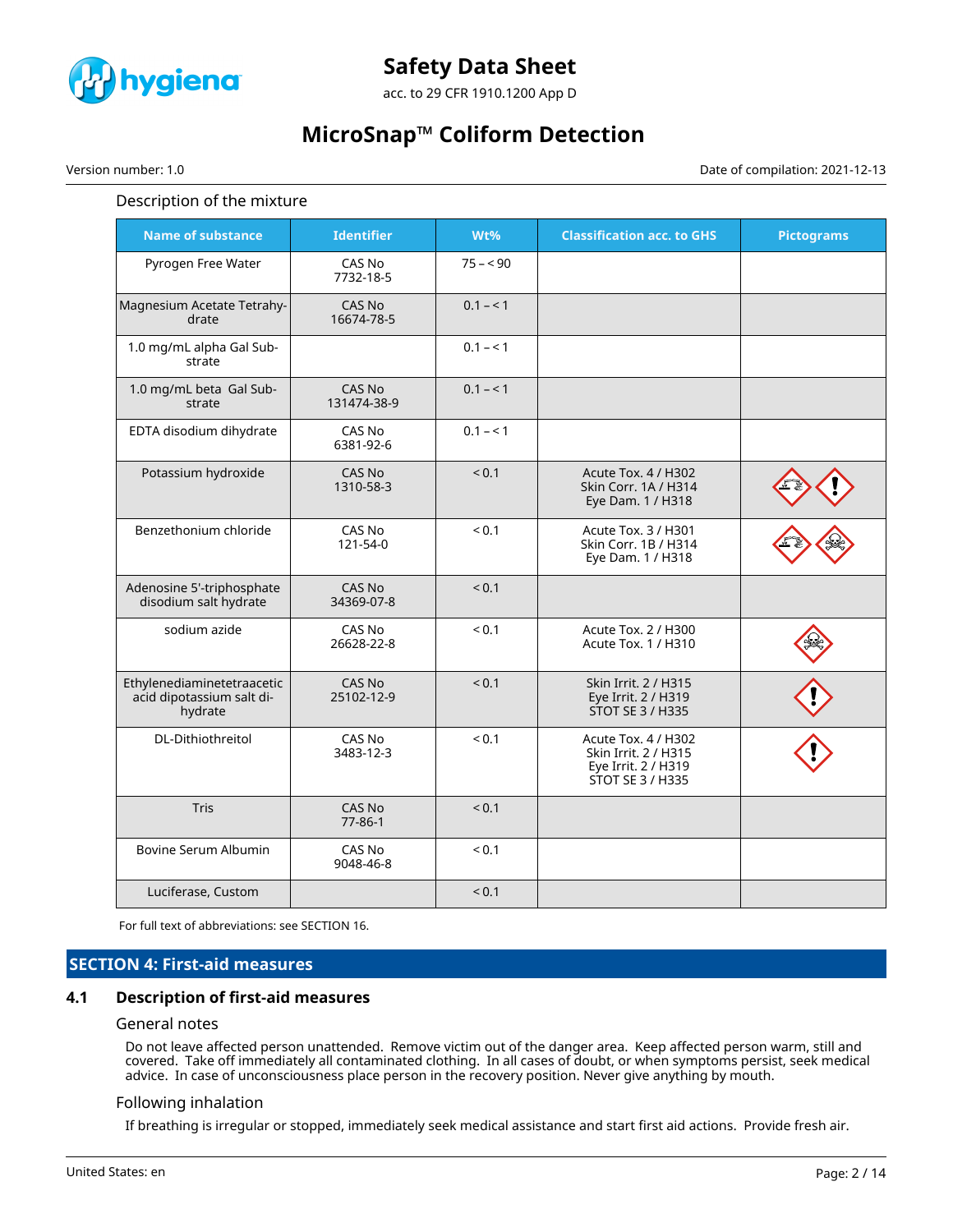

acc. to 29 CFR 1910.1200 App D

# **MicroSnap™ Coliform Detection**

Version number: 1.0 Date of compilation: 2021-12-13

Following skin contact Wash with plenty of soap and water.

#### Following eye contact

Remove contact lenses, if present and easy to do. Continue rinsing. Irrigate copiously with clean, fresh water for at least 10 minutes, holding the eyelids apart.

#### Following ingestion

Rinse mouth with water (only if the person is conscious). Do NOT induce vomiting.

### **4.2 Most important symptoms and effects, both acute and delayed**

Symptoms and effects are not known to date.

#### **4.3 Indication of any immediate medical attention and special treatment needed**

none

## **SECTION 5: Fire-fighting measures**

## **5.1 Extinguishing media**

Suitable extinguishing media

Water spray, BC-powder, Carbon dioxide (CO2)

Unsuitable extinguishing media

Water jet

## **5.2 Special hazards arising from the substance or mixture**

Hazardous combustion products

Nitrogen oxides (NOx), Carbon monoxide (CO), Carbon dioxide (CO2)

## **5.3 Advice for firefighters**

In case of fire and/or explosion do not breathe fumes. Coordinate firefighting measures to the fire surroundings. Do not allow firefighting water to enter drains or water courses. Collect contaminated firefighting water separately. Fight fire with normal precautions from a reasonable distance.

## **SECTION 6: Accidental release measures**

## **6.1 Personal precautions, protective equipment and emergency procedures**

For non-emergency personnel

Remove persons to safety.

#### For emergency responders

Wear breathing apparatus if exposed to vapors/dust/aerosols/gases.

## **6.2 Environmental precautions**

Keep away from drains, surface and ground water. Retain contaminated washing water and dispose of it.

## **6.3 Methods and material for containment and cleaning up**

Advice on how to contain a spill

Covering of drains

Advice on how to clean up a spill

Wipe up with absorbent material (e.g. cloth, fleece). Collect spillage: sawdust, kieselgur (diatomite), sand, universal binder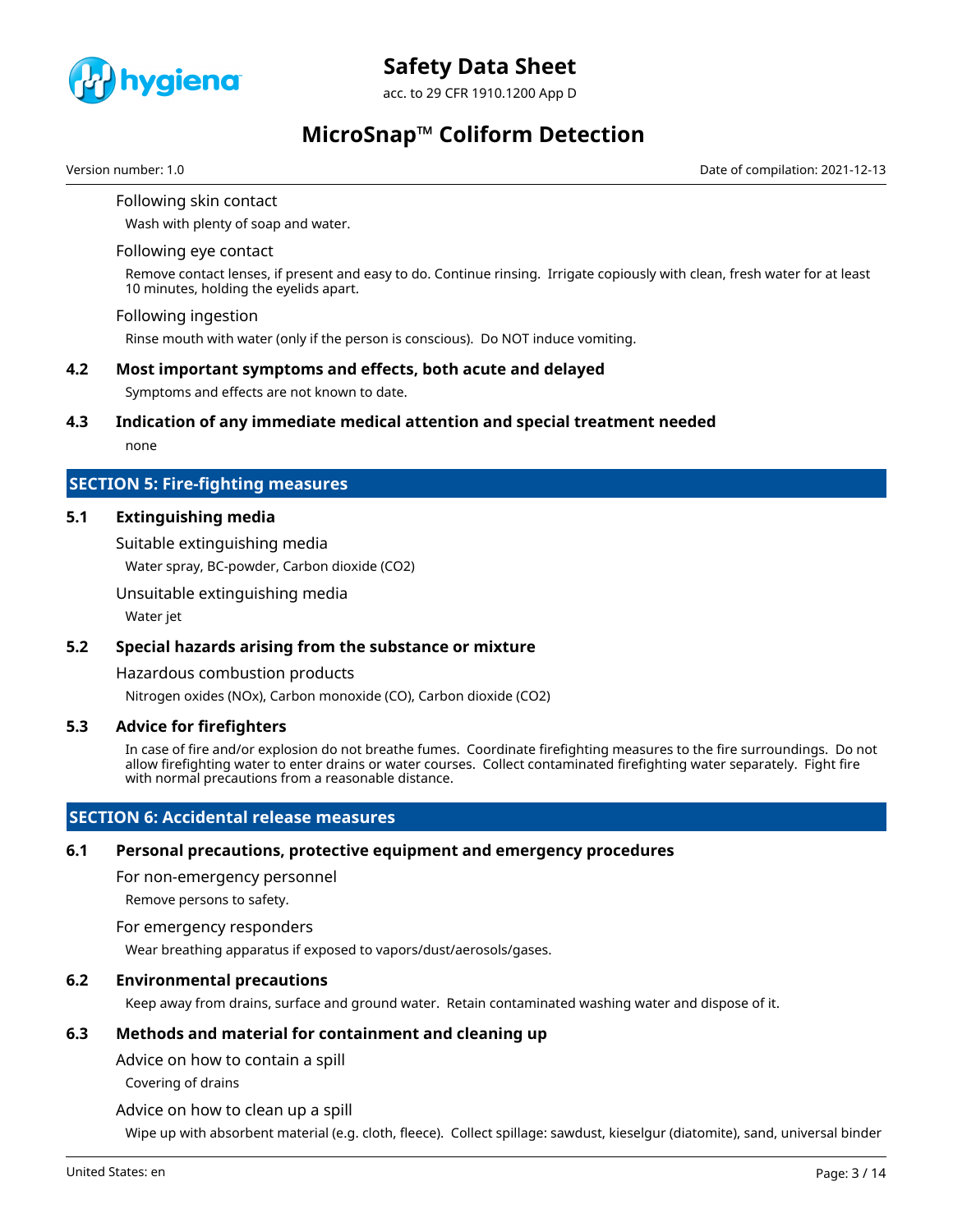

acc. to 29 CFR 1910.1200 App D

# **MicroSnap™ Coliform Detection**

Version number: 1.0 Date of compilation: 2021-12-13

## Appropriate containment techniques

Use of adsorbent materials.

Other information relating to spills and releases

Place in appropriate containers for disposal. Ventilate affected area.

#### **6.4 Reference to other sections**

Hazardous combustion products: see section 5. Personal protective equipment: see section 8. Incompatible materials: see section 10. Disposal considerations: see section 13.

## **SECTION 7: Handling and storage**

## **7.1 Precautions for safe handling**

#### Recommendations

#### - Measures to prevent fire as well as aerosol and dust generation

Use local and general ventilation. Use only in well-ventilated areas.

#### Advice on general occupational hygiene

Wash hands after use. Do not eat, drink and smoke in work areas. Remove contaminated clothing and protective equipment before entering eating areas. Never keep food or drink in the vicinity of chemicals. Never place chemicals in containers that are normally used for food or drink. Keep away from food, drink and animal feedingstuffs.

## **7.2 Conditions for safe storage, including any incompatibilities**

#### Control of the effects

Protect against external exposure, such as

frost

## **7.3 Specific end use(s)**

See section 16 for a general overview.

# **SECTION 8: Exposure controls/personal protection**

## **8.1 Control parameters**

|              | Occupational exposure limit values (Workplace Exposure Limits) |                       |                 |                     |                           |                      |                                              |       |                                    |                      |                            |
|--------------|----------------------------------------------------------------|-----------------------|-----------------|---------------------|---------------------------|----------------------|----------------------------------------------|-------|------------------------------------|----------------------|----------------------------|
| Coun-<br>try | Name of agent                                                  | <b>CAS No</b>         | Identi-<br>fier | <b>TWA</b><br>[ppm] | <b>TWA</b><br>[ $mq/m3$ ] | <b>STEL</b><br>[ppm] | <b>STEL</b><br>$\left[\frac{mq}{m^3}\right]$ | [ppm] | Ceiling-C Ceiling-C<br>[ $mq/m3$ ] | Nota-<br><b>tion</b> | <b>Source</b>              |
| US           | potassium hydrox-<br>ide                                       | 1310-58-3             | <b>REL</b>      |                     |                           |                      |                                              |       | $\overline{2}$                     |                      | <b>NIOSH</b><br><b>REL</b> |
| US.          | potassium hydrox-<br>ide                                       | 1310-58-3             | <b>TLV®</b>     |                     |                           |                      |                                              |       | 2                                  |                      | <b>ACGIH®</b><br>2021      |
| US.          | potassium hydrox-<br>ide (caustic potash)                      | 1310-58-3  PEL (CA)   |                 |                     |                           |                      |                                              |       | $\overline{2}$                     |                      | Cal/<br><b>OSHA</b><br>PEL |
| US.          | sodium azide                                                   | 26628-22-8   PEL (CA) |                 |                     |                           |                      |                                              | 0.1   | 0.3                                |                      | Cal/<br><b>OSHA</b><br>PEL |
| <b>US</b>    | sodium azide                                                   | 26628-22-8            | <b>REL</b>      |                     |                           |                      |                                              |       | 0.3                                |                      | <b>NIOSH</b><br><b>REL</b> |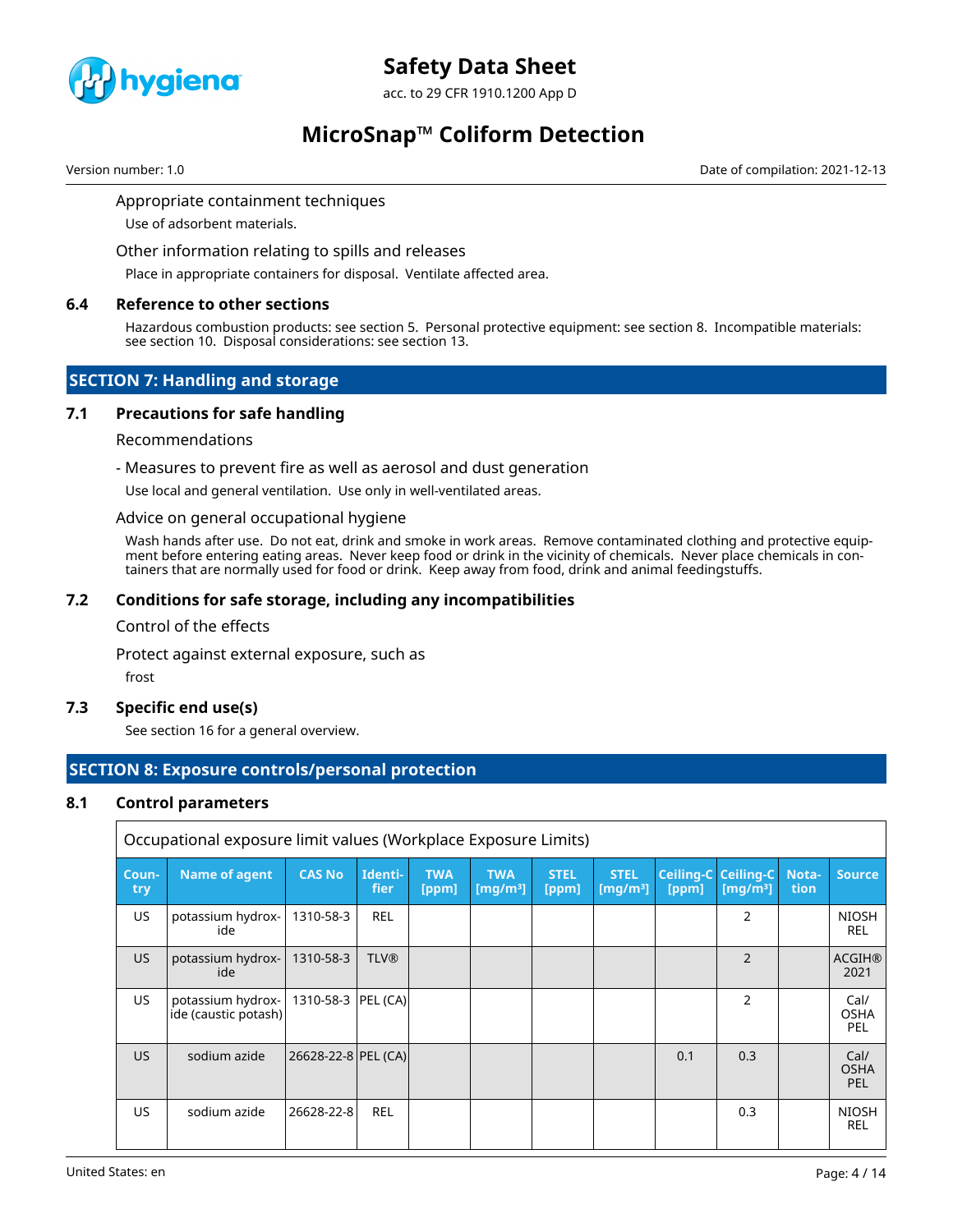

acc. to 29 CFR 1910.1200 App D

# **MicroSnap™ Coliform Detection**

Version number: 1.0 Date of compilation: 2021-12-13

| Occupational exposure limit values (Workplace Exposure Limits) |               |               |                 |                     |                                             |                      |                                     |       |                                    |                         |                            |
|----------------------------------------------------------------|---------------|---------------|-----------------|---------------------|---------------------------------------------|----------------------|-------------------------------------|-------|------------------------------------|-------------------------|----------------------------|
| Coun-<br>try                                                   | Name of agent | <b>CAS No</b> | Identi-<br>fier | <b>TWA</b><br>[ppm] | <b>TWA</b><br>$\left[\frac{mq}{m^3}\right]$ | <b>STEL</b><br>[ppm] | <b>STEL</b><br>[mq/m <sup>3</sup> ] | [ppm] | Ceiling-C Ceiling-C<br>[ $mq/m3$ ] | Nota-<br>tion.          | <b>Source</b>              |
| <b>US</b>                                                      | sodium azide  | 26628-22-8    | <b>TLV®</b>     |                     |                                             |                      |                                     |       | 0.29                               |                         | <b>ACGIH®</b><br>2021      |
| US                                                             | sodium azide  | 26628-22-8    | <b>REL</b>      |                     |                                             |                      |                                     | 0.1   |                                    | HN <sub>3</sub>         | <b>NIOSH</b><br><b>REL</b> |
| <b>US</b>                                                      | sodium azide  | 26628-22-8    | <b>TLV®</b>     |                     |                                             |                      |                                     | 0.11  |                                    | vap,<br>HN <sub>3</sub> | <b>ACGIH®</b><br>2021      |
| Notation                                                       |               |               |                 |                     |                                             |                      |                                     |       |                                    |                         |                            |

Ceiling-C ceiling value is a limit value above which exposure should not occur<br>HN3 calculated as HN3 (hydrazoic acid)

HN3 calculated as HN3 (hydrazoic acid)

STEL short-term exposure limit: a limit value above which exposure should not occur and which is related to a 15-minute period (unless otherwise specified)

TWA time-weighted average (long-term exposure limit): measured or calculated in relation to a reference period of 8 hours timeweighted average (unless otherwise specified vap as vapors

| Relevant DNELs of components of the mixture |               |                 |                           |                                              |                   |                                 |  |  |
|---------------------------------------------|---------------|-----------------|---------------------------|----------------------------------------------|-------------------|---------------------------------|--|--|
| <b>Name of substance</b>                    | <b>CAS No</b> | <b>Endpoint</b> | <b>Threshold</b><br>level | <b>Protection goal,</b><br>route of exposure | <b>Used in</b>    | <b>Exposure time</b>            |  |  |
| EDTA disodium di-<br>hydrate                | 6381-92-6     | <b>DNEL</b>     | $1.5 \,\mathrm{mg/m^3}$   | human, inhalatory                            | worker (industry) | chronic - systemic ef-<br>fects |  |  |
| EDTA disodium di-<br>hydrate                | 6381-92-6     | <b>DNEL</b>     | $3$ mg/m <sup>3</sup>     | human, inhalatory                            | worker (industry) | acute - systemic ef-<br>fects   |  |  |
| EDTA disodium di-<br>hydrate                | 6381-92-6     | <b>DNEL</b>     | $1.5 \,\mathrm{mg/m^3}$   | human, inhalatory                            | worker (industry) | chronic - local effects         |  |  |
| EDTA disodium di-<br>hydrate                | 6381-92-6     | <b>DNEL</b>     | $3$ mg/m <sup>3</sup>     | human, inhalatory                            | worker (industry) | acute - local effects           |  |  |
| Potassium hydroxide                         | 1310-58-3     | <b>DNEL</b>     | 1 mg/m $3$                | human, inhalatory                            | worker (industry) | chronic - local effects         |  |  |
| sodium azide                                | 26628-22-8    | <b>DNEL</b>     | $0.164 \,\mathrm{mg/m^3}$ | human, inhalatory                            | worker (industry) | chronic - systemic ef-<br>fects |  |  |
| sodium azide                                | 26628-22-8    | <b>DNEL</b>     | 46.7 µg/kg                | human, dermal                                | worker (industry) | chronic - systemic ef-<br>fects |  |  |

# Relevant PNECs of components of the mixture

| Name of substance            | <b>CAS No</b> | <b>Endpoint</b> | <b>Threshold</b><br><b>level</b> | <b>Organism</b>   | <b>Environmental com-</b><br>partment | <b>Exposure time</b>              |
|------------------------------|---------------|-----------------|----------------------------------|-------------------|---------------------------------------|-----------------------------------|
| EDTA disodium di-<br>hydrate | 6381-92-6     | <b>PNEC</b>     | $2.5 \frac{mg}{l}$               | aquatic organisms | freshwater                            | short-term (single in-<br>stance) |
| EDTA disodium di-<br>hydrate | 6381-92-6     | <b>PNEC</b>     | $0.25 \text{ mg}$ /              | aquatic organisms | marine water                          | short-term (single in-<br>stance) |
| EDTA disodium di-<br>hydrate | 6381-92-6     | <b>PNEC</b>     | $50 \frac{mg}{l}$                | aquatic organisms | sewage treatment<br>plant (STP)       | short-term (single in-<br>stance) |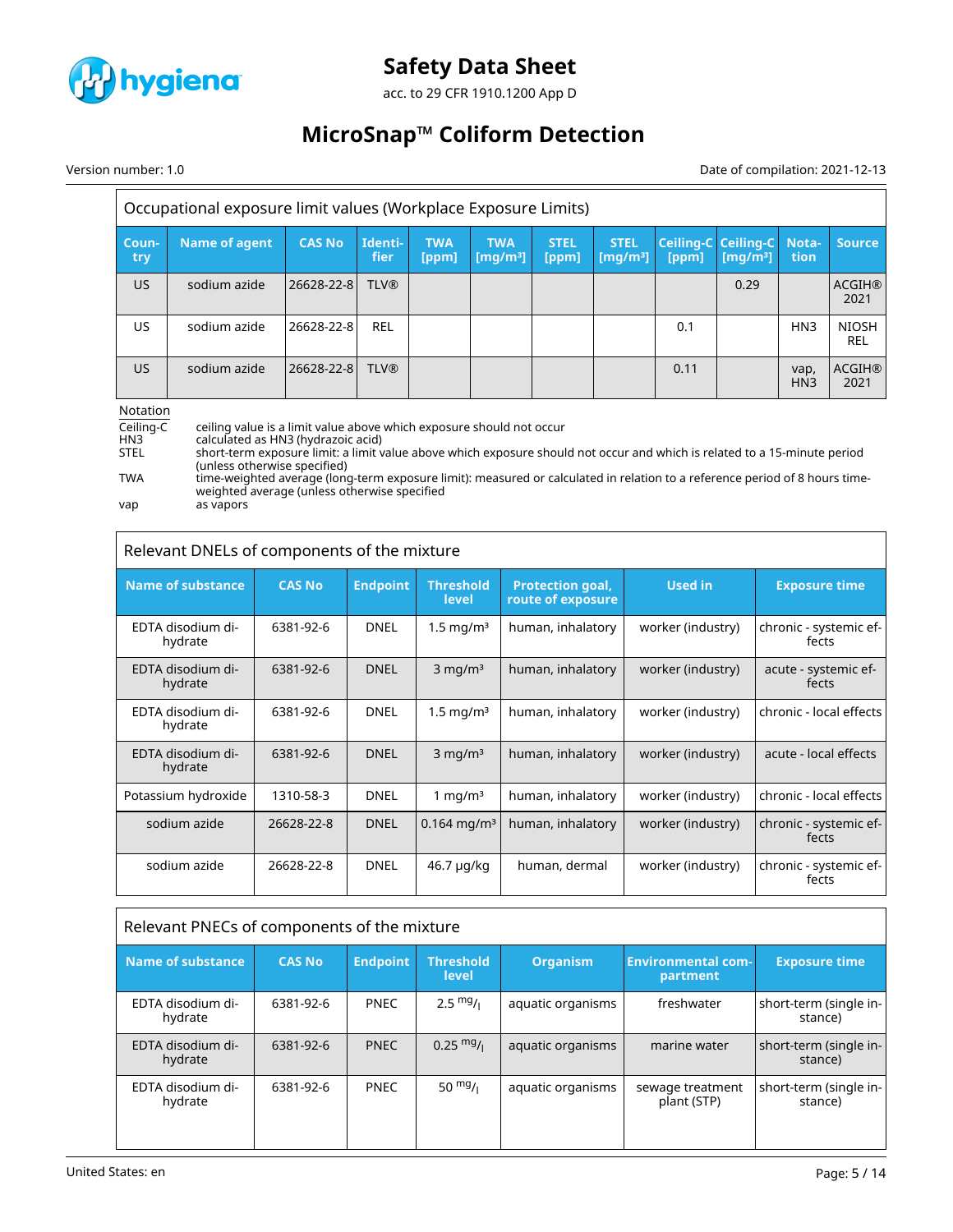

acc. to 29 CFR 1910.1200 App D

# **MicroSnap™ Coliform Detection**

Version number: 1.0 Date of compilation: 2021-12-13

| Relevant PNECs of components of the mixture |               |                 |                                  |                            |                                       |                                   |  |  |  |
|---------------------------------------------|---------------|-----------------|----------------------------------|----------------------------|---------------------------------------|-----------------------------------|--|--|--|
| Name of substance                           | <b>CAS No</b> | <b>Endpoint</b> | <b>Threshold</b><br><b>level</b> | <b>Organism</b>            | <b>Environmental com-</b><br>partment | <b>Exposure time</b>              |  |  |  |
| EDTA disodium di-<br>hydrate                | 6381-92-6     | <b>PNEC</b>     | 1.1 $mg/_{ka}$                   | terrestrial organ-<br>isms | soil                                  | short-term (single in-<br>stance) |  |  |  |
| sodium azide                                | 26628-22-8    | <b>PNEC</b>     | $0.35~{\rm \mu g}$ /             | aquatic organisms          | freshwater                            | short-term (single in-<br>stance) |  |  |  |
| sodium azide                                | 26628-22-8    | <b>PNEC</b>     | $30 \frac{\mu g}{I}$             | aquatic organisms          | sewage treatment<br>plant (STP)       | short-term (single in-<br>stance) |  |  |  |
| sodium azide                                | 26628-22-8    | <b>PNEC</b>     | 16.7 $\frac{\mu g}{kq}$          | aquatic organisms          | freshwater sediment                   | short-term (single in-<br>stance) |  |  |  |
| sodium azide                                | 26628-22-8    | <b>PNEC</b>     | $0.72 \frac{\mu g}{\text{kg}}$   | aquatic organisms          | marine sediment                       | short-term (single in-<br>stance) |  |  |  |

## **8.2 Exposure controls**

## Appropriate engineering controls

General ventilation.

Individual protection measures (personal protective equipment)

#### Eye/face protection

Wear eye/face protection.

#### Skin protection

- Hand protection

Wear suitable gloves. Chemical protection gloves are suitable, which are tested according to EN 374. Check leak-tightness/impermeability prior to use. In the case of wanting to use the gloves again, clean them before taking off and air them well. For special purposes, it is recommended to check the resistance to chemicals of the protective gloves mentioned above together with the supplier of these gloves.

#### - Other protection measures

Take recovery periods for skin regeneration. Preventive skin protection (barrier creams/ointments) is recommended. Wash hands thoroughly after handling.

#### Respiratory protection

In case of inadequate ventilation wear respiratory protection.

#### Environmental exposure controls

Use appropriate container to avoid environmental contamination. Keep away from drains, surface and ground water.

## **SECTION 9: Physical and chemical properties**

## **9.1 Information on basic physical and chemical properties**

#### **Appearance**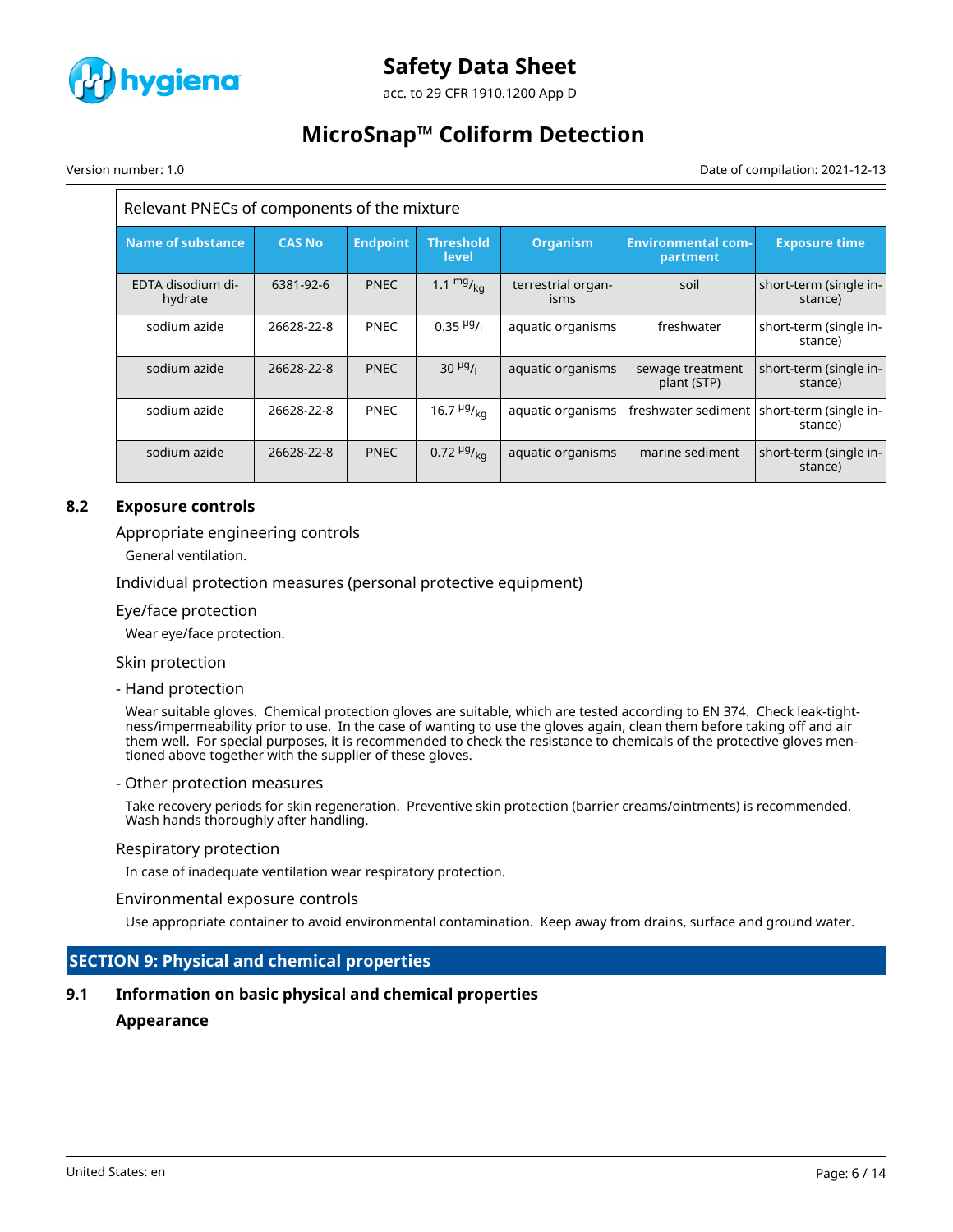

acc. to 29 CFR 1910.1200 App D

# **MicroSnap™ Coliform Detection**

Version number: 1.0 Date of compilation: 2021-12-13

| Physical state                          | liquid                                        |
|-----------------------------------------|-----------------------------------------------|
| Color                                   | not determined                                |
| Particle                                | not relevant (liquid)                         |
| Odor                                    | characteristic                                |
| <b>Other safety parameters</b>          |                                               |
| pH (value)                              | not determined                                |
| Melting point/freezing point            | not determined                                |
| Initial boiling point and boiling range | not determined                                |
| Flash point                             | not determined                                |
| Evaporation rate                        | Not determined                                |
| Flammability (solid, gas)               | not relevant, (fluid)                         |
| Vapor pressure                          | <0.1 hPa at 25 $^{\circ}$ C                   |
| Density                                 | not determined                                |
| Vapor density                           | this information is not available             |
| Relative density                        | Information on this property is not available |
| Solubility(ies)                         | not determined                                |
| Partition coefficient                   |                                               |
| - n-octanol/water (log KOW)             | this information is not available             |
| Auto-ignition temperature               | not determined                                |
| Viscosity                               | not determined                                |
| <b>Explosive properties</b>             | none                                          |
| Oxidizing properties                    | none                                          |

# **9.2 Other information**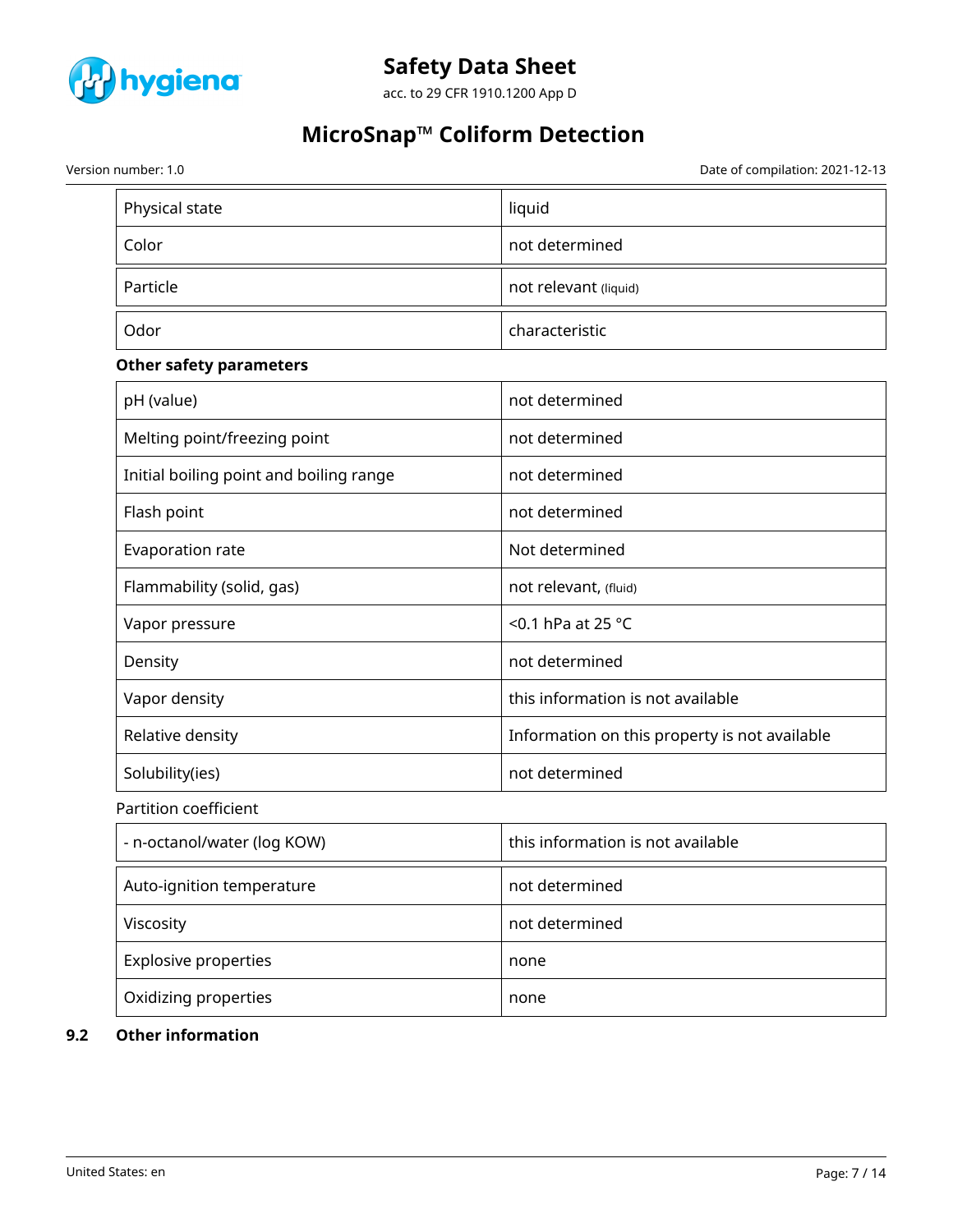

acc. to 29 CFR 1910.1200 App D

# **MicroSnap™ Coliform Detection**

Version number: 1.0 Date of compilation: 2021-12-13

| Solvent content | 77.49 % |
|-----------------|---------|
| Solid content   | 18.06 % |

# **SECTION 10: Stability and reactivity**

### **10.1 Reactivity**

Concerning incompatibility: see below "Conditions to avoid" and "Incompatible materials".

#### **10.2 Chemical stability**

The material is stable under normal ambient and anticipated storage and handling conditions of temperature and pressure.

## **10.3 Possibility of hazardous reactions**

No known hazardous reactions.

#### **10.4 Conditions to avoid**

There are no specific conditions known which have to be avoided.

#### **10.5 Incompatible materials**

**Oxidizers** 

#### **10.6 Hazardous decomposition products**

Reasonably anticipated hazardous decomposition products produced as a result of use, storage, spill and heating are not known. Hazardous combustion products: see section 5.

## **SECTION 11: Toxicological information**

## **11.1 Information on toxicological effects**

Test data are not available for the complete mixture.

#### Classification procedure

The method for classification of the mixture is based on ingredients of the mixture (additivity formula).

#### **Classification acc. to OSHA "Hazard Communication Standard" (29 CFR 1910.1200)**

This mixture does not meet the criteria for classification.

#### Acute toxicity

Shall not be classified as acutely toxic.

| Acute toxicity estimate (ATE) of components of the mixture |                                        |                       |                                           |  |  |  |  |
|------------------------------------------------------------|----------------------------------------|-----------------------|-------------------------------------------|--|--|--|--|
| <b>Name of substance</b>                                   | <b>CAS No</b><br><b>Exposure route</b> |                       | <b>ATE</b>                                |  |  |  |  |
| Potassium hydroxide                                        | 1310-58-3                              | oral                  | 333 $mg/kq$                               |  |  |  |  |
| Benzethonium chloride                                      | $121 - 54 - 0$                         | oral                  | 295 $mg/_{kg}$                            |  |  |  |  |
| sodium azide                                               | 26628-22-8                             | oral                  | $5 \frac{mg}{kg}$                         |  |  |  |  |
| sodium azide                                               | 26628-22-8                             | dermal                | $5 \frac{mg}{kg}$                         |  |  |  |  |
| sodium azide                                               | 26628-22-8                             | inhalation: dust/mist | $>0.054$ <sup>mg</sup> / <sub>l</sub> /4h |  |  |  |  |

Г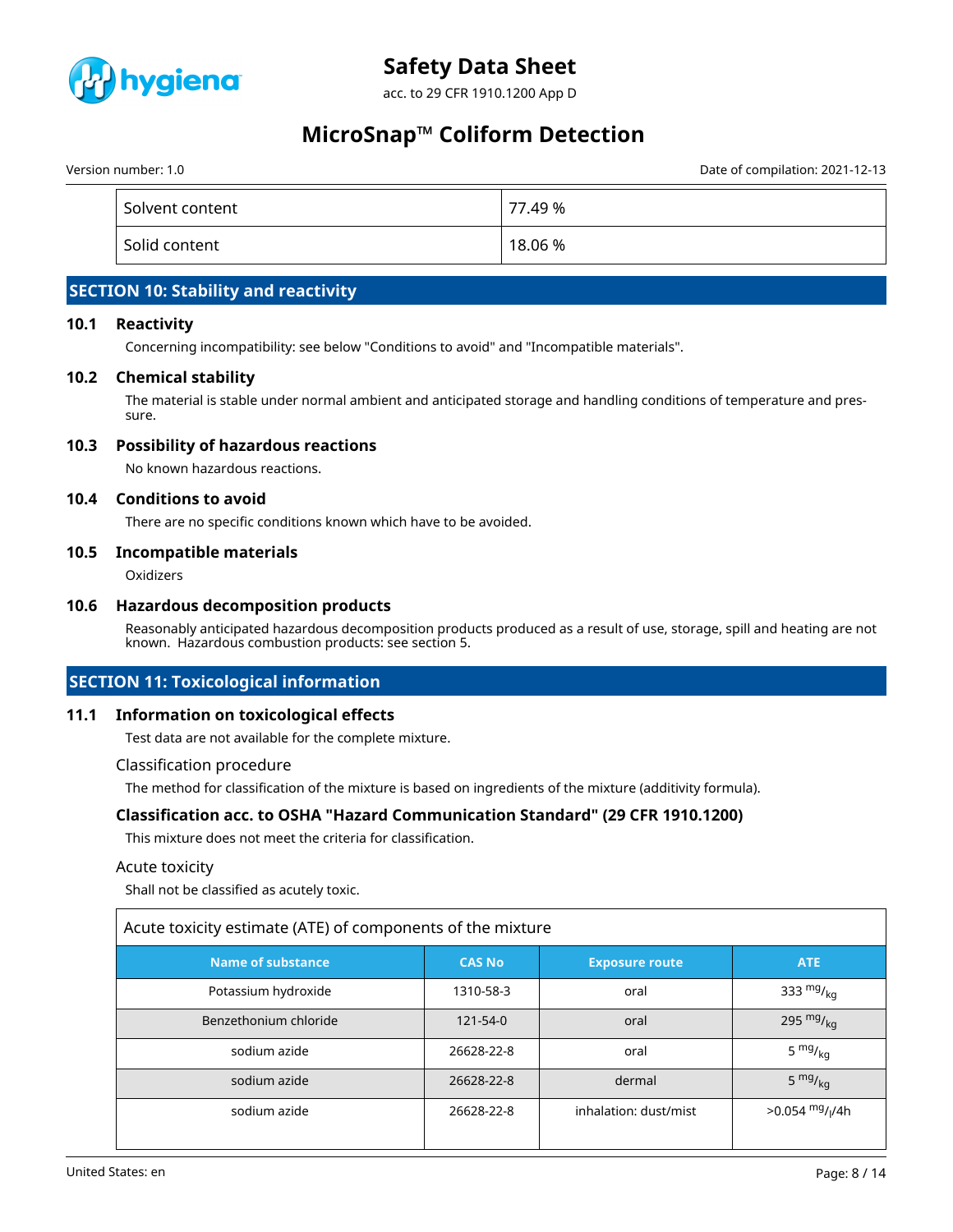

acc. to 29 CFR 1910.1200 App D

# **MicroSnap™ Coliform Detection**

Version number: 1.0 Date of compilation: 2021-12-13

| Acute toxicity estimate (ATE) of components of the mixture |               |                       |             |  |  |  |  |
|------------------------------------------------------------|---------------|-----------------------|-------------|--|--|--|--|
| Name of substance                                          | <b>CAS No</b> | <b>Exposure route</b> | <b>ATE</b>  |  |  |  |  |
| DL-Dithiothreitol                                          | 3483-12-3     | oral                  | 500 $mg/mg$ |  |  |  |  |

## Skin corrosion/irritation

Shall not be classified as corrosive/irritant to skin.

#### Serious eye damage/eye irritation

Shall not be classified as seriously damaging to the eye or eye irritant.

#### Respiratory or skin sensitization

Shall not be classified as a respiratory or skin sensitizer.

#### Germ cell mutagenicity

Shall not be classified as germ cell mutagenic.

#### Carcinogenicity

Shall not be classified as carcinogenic.

#### Reproductive toxicity

Shall not be classified as a reproductive toxicant.

## Specific target organ toxicity - single exposure

Shall not be classified as a specific target organ toxicant (single exposure).

## Specific target organ toxicity - repeated exposure

Shall not be classified as a specific target organ toxicant (repeated exposure).

#### Aspiration hazard

Shall not be classified as presenting an aspiration hazard.

# **SECTION 12: Ecological information**

## **12.1 Toxicity**

Shall not be classified as hazardous to the aquatic environment.

## **12.2 Persistence and degradability**

Data are not available.

#### **12.3 Bioaccumulative potential**

Data are not available.

## **12.4 Mobility in soil**

Data are not available.

## **12.5 Results of PBT and vPvB assessment**

Data are not available.

## **12.6 Endocrine disrupting properties**

None of the ingredients are listed.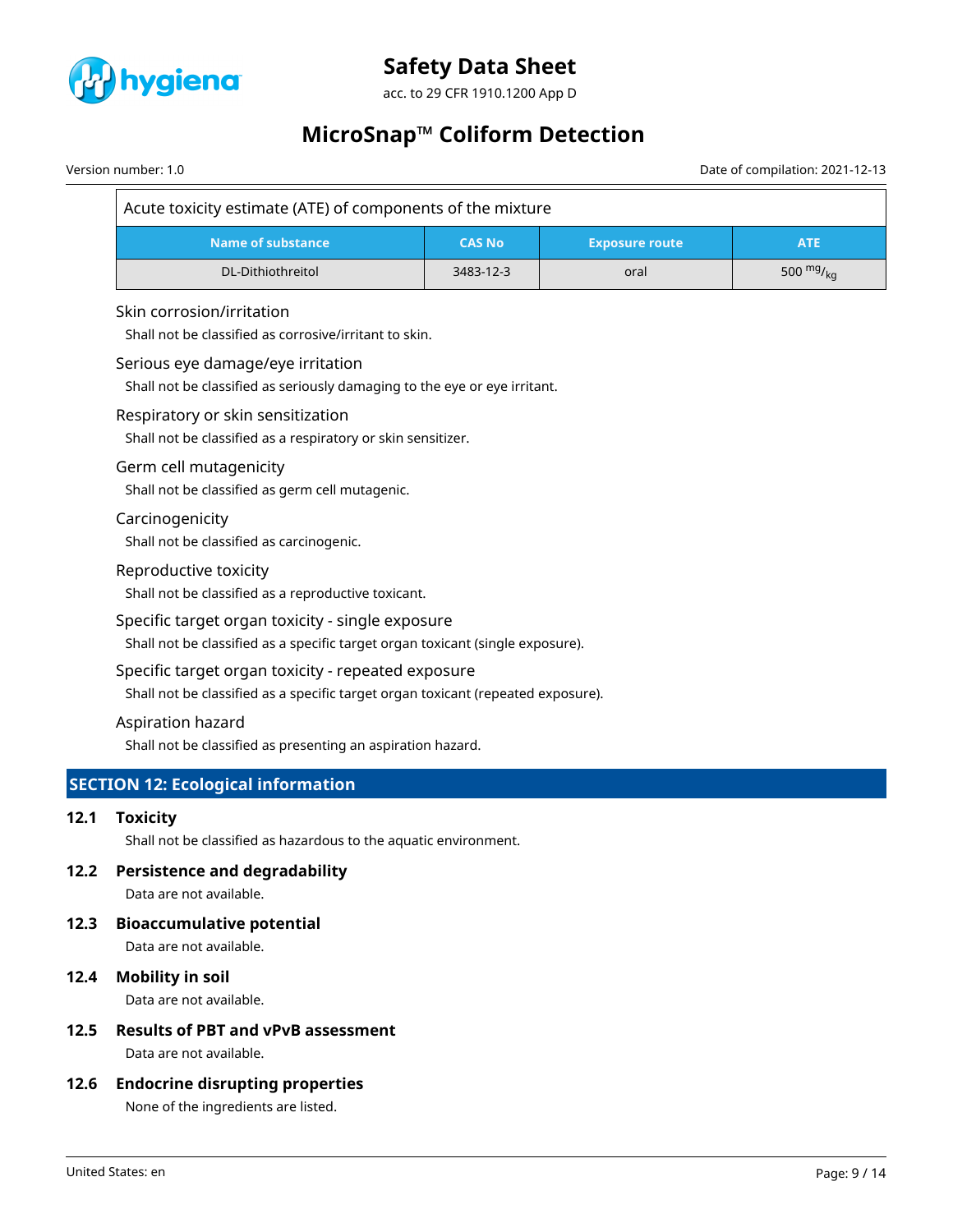

acc. to 29 CFR 1910.1200 App D

# **MicroSnap™ Coliform Detection**

Version number: 1.0 Date of compilation: 2021-12-13

# **12.7 Other adverse effects**

Data are not available.

## **SECTION 13: Disposal considerations**

### **13.1 Waste treatment methods**

Sewage disposal-relevant information

Do not empty into drains. Avoid release to the environment. Refer to special instructions/safety data sheets.

#### Waste treatment of containers/packages

Completely emptied packages can be recycled. Handle contaminated packages in the same way as the substance itself.

#### **Remarks**

Please consider the relevant national or regional provisions. Waste shall be separated into the categories that can be handled separately by the local or national waste management facilities.

# **SECTION 14: Transport information**

- 
- **14.2 UN proper shipping name** not relevant
- **14.3 Transport hazard class(es)** not assigned
- **14.4 Packing group not assigned**
- 

**14.1 UN number 14.1 UN** number

**14.5 Environmental hazards** non-environmentally hazardous acc. to the dangerous goods regulations

#### **14.6 Special precautions for user**

There is no additional information.

## **14.7 Transport in bulk according to Annex II of MARPOL and the IBC Code**

The cargo is not intended to be carried in bulk.

## **Information for each of the UN Model Regulations**

**Transport of dangerous goods by road or rail (49 CFR US DOT) - Additional information** Not subject to transport regulations.

## **International Maritime Dangerous Goods Code (IMDG) - Additional information** Not subject to IMDG.

# **International Civil Aviation Organization (ICAO-IATA/DGR) - Additional information** Not subject to ICAO-IATA.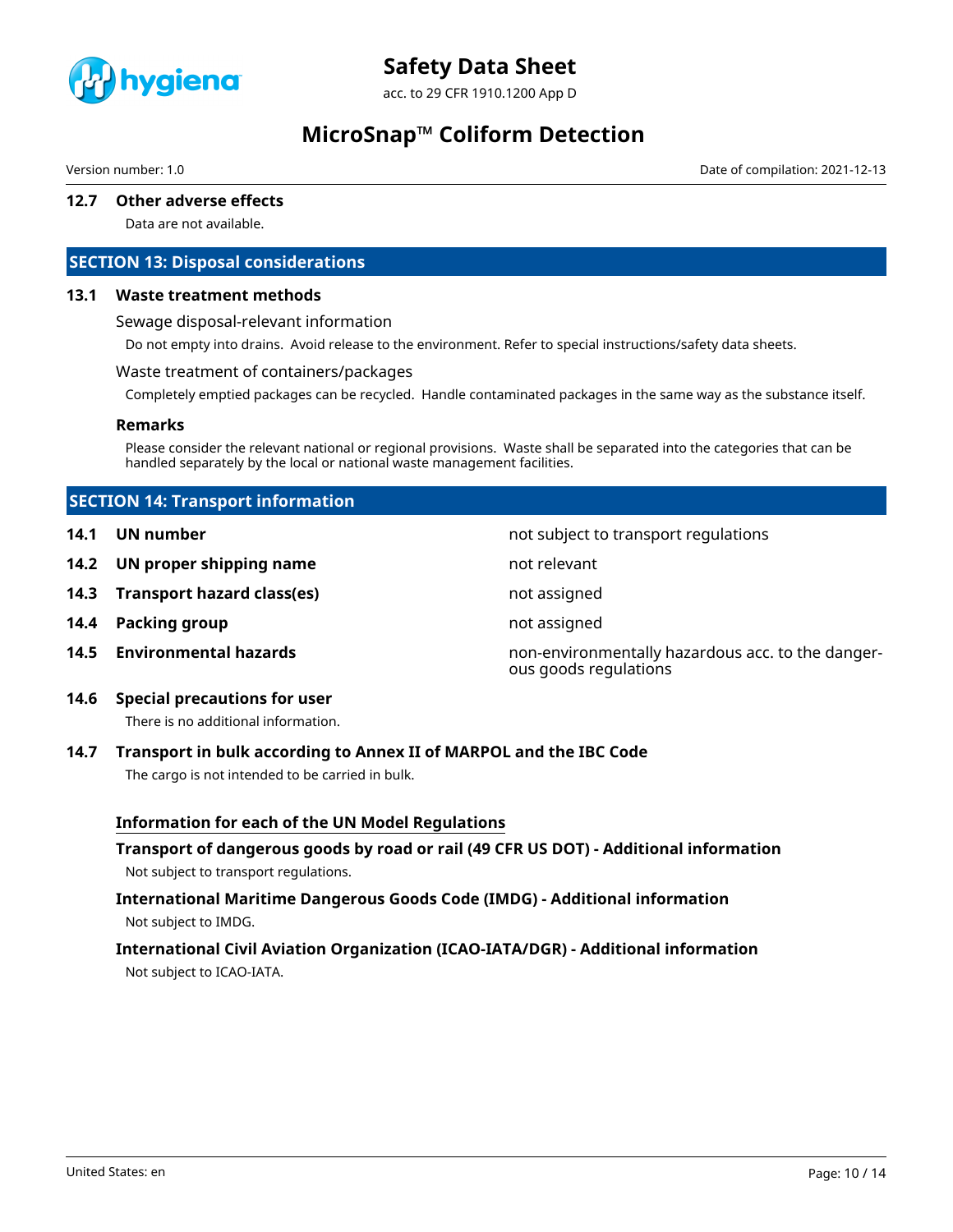

acc. to 29 CFR 1910.1200 App D

# **MicroSnap™ Coliform Detection**

Version number: 1.0 Date of compilation: 2021-12-13

# **SECTION 15: Regulatory information**

# **15.1 Safety, health and environmental regulations specific for the product in question**

## **National regulations (United States)**

# **Superfund Amendment and Reauthorization Act (SARA TITLE III )**

- The List of Extremely Hazardous Substances and Their Threshold Planning Quantities (EPCRA Section 302, 304)

| The List of Extremely Hazardous Substances and Their Threshold Planning Quantities |               |              |                                          |                                                     |  |  |  |
|------------------------------------------------------------------------------------|---------------|--------------|------------------------------------------|-----------------------------------------------------|--|--|--|
| Name of substance                                                                  | <b>CAS No</b> | <b>Notes</b> | <b>Reportable quant-</b><br>ity (pounds) | <b>Threshold plan-</b><br>ning quantity<br>(pounds) |  |  |  |
| sodium azide                                                                       | 26628-22-8    | a            | 1.000                                    | 500                                                 |  |  |  |

Legend

 $\overline{\Gamma}$ 

 $\frac{1}{a}$  This material is a reactive solid. The TPQ does not default to 10,000 pounds for non-powder, non-molten, non-solution form.

## - Specific Toxic Chemical Listings (EPCRA Section 313)

| Toxics Release Inventory: Specific Toxic Chemical Listings |               |                |                       |
|------------------------------------------------------------|---------------|----------------|-----------------------|
| Name of substance                                          | <b>CAS No</b> | <b>Remarks</b> | <b>Effective date</b> |
| sodium azide                                               | 26628-22-8    |                | 1994-12-31            |

## **Comprehensive Environmental Response, Compensation, and Liability Act (CERCLA)**

## - List of Hazardous Substances and Reportable Quantities (CERCLA section 102a) (40 CFR 302.4)

| Name of substance   | <b>CAS No</b> | <b>Remarks</b> |   | Statutory code Final RQ pounds (Kg) |
|---------------------|---------------|----------------|---|-------------------------------------|
| Potassium hydroxide | 1310-58-3     |                |   | 1000 (454)                          |
| sodium azide        | 26628-22-8    |                | 4 | 1000 (454)                          |

Legend

 $\overline{1}$   $\overline{1}$  "1" indicates that the statutory source is section 311(b)(2) of the Clean Water Act<br> $\overline{1}$   $\overline{2}$  "4" indicates that the source is section 3001 of the Resource Conservation and Re

"4" indicates that the source is section 3001 of the Resource Conservation and Recovery Act (RCRA)

## **Clean Air Act**

none of the ingredients are listed

## **Right to Know Hazardous Substance List**

- Hazardous Substance List (NJ-RTK)

| Name of substance   | <b>CAS No</b> | <b>Remarks</b> | <b>Classifications</b> |
|---------------------|---------------|----------------|------------------------|
| Potassium hydroxide | 1310-58-3     |                | R1                     |
| sodium azide        | 26628-22-8    |                | R <sub>3</sub>         |

Legend

CO Corrosive<br>R1 Reactive -

Reactive - First Degree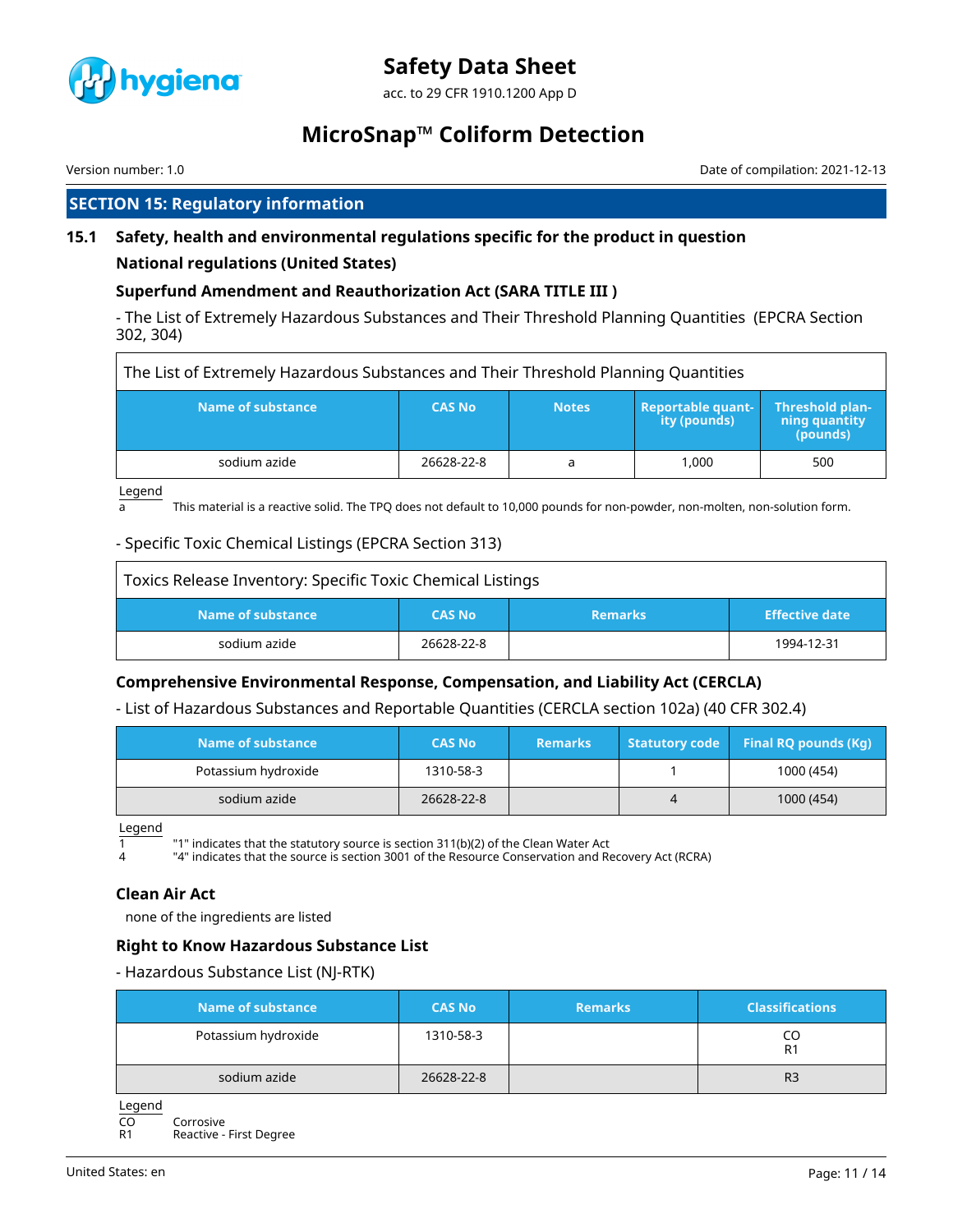

acc. to 29 CFR 1910.1200 App D

# **MicroSnap™ Coliform Detection**

Version number: 1.0 Date of compilation: 2021-12-13

Legend R3 Reactive - Third Degree

#### **California Environmental Protection Agency (Cal/EPA): Proposition 65 - Safe Drinking Water and Toxic Enforcement Act of 1987**

none of the ingredients are listed

## **Industry or sector specific available guidance(s)**

## **NPCA-HMIS® III**

Hazardous Materials Identification System. American Coatings Association.

| <b>Category</b>     | <b>Rating</b> | <b>Description</b>                                                                                                                                              |
|---------------------|---------------|-----------------------------------------------------------------------------------------------------------------------------------------------------------------|
| Chronic             |               | none                                                                                                                                                            |
| <b>Health</b>       | 0             | no significant risk to health                                                                                                                                   |
| Flammability        |               | material that must be preheated before ignition can occur                                                                                                       |
| Physical hazard     | 0             | material that is normally stable, even under fire conditions, and will not react with water,  <br>polymerize, decompose, condense, or self-react. Non-explosive |
| Personal protection |               |                                                                                                                                                                 |

## **NFPA® 704**

National Fire Protection Association: Standard System for the Identification of the Hazards of Materials for Emergency Response (United States).

| <b>Category</b> | Degree of<br>hazard | <b>Description</b>                                                                                                 |
|-----------------|---------------------|--------------------------------------------------------------------------------------------------------------------|
| Flammability    |                     | material that must be preheated before ignition can occur                                                          |
| <b>Health</b>   |                     | material that, under emergency conditions, would offer no hazard beyond that of ordin-<br>ary combustible material |
| Instability     |                     | material that is normally stable, even under fire conditions                                                       |
| Special hazard  |                     |                                                                                                                    |

## **15.2 Chemical Safety Assessment**

Chemical safety assessments for substances in this mixture were not carried out.

# **SECTION 16: Other information, including date of preparation or last revision**

## **Abbreviations and acronyms**

| Abbr.         | <b>Descriptions of used abbreviations</b>                                                                                                                                                                                                             |
|---------------|-------------------------------------------------------------------------------------------------------------------------------------------------------------------------------------------------------------------------------------------------------|
| 49 CFR US DOT | 49 CFR U.S. Department of Transportation                                                                                                                                                                                                              |
| ACGIH® 2021   | From ACGIH®, 2021 TLVs® and BEIs® Book. Copyright 2021. Reprinted with permission. Information on the<br>proper use of the TLVs® and BEIs®: http://www.acgih.org/tlv-bei-guidelines/policies-procedures-presenta-<br>tions/tlv-bei-position-statement |
| Acute Tox.    | Acute toxicity                                                                                                                                                                                                                                        |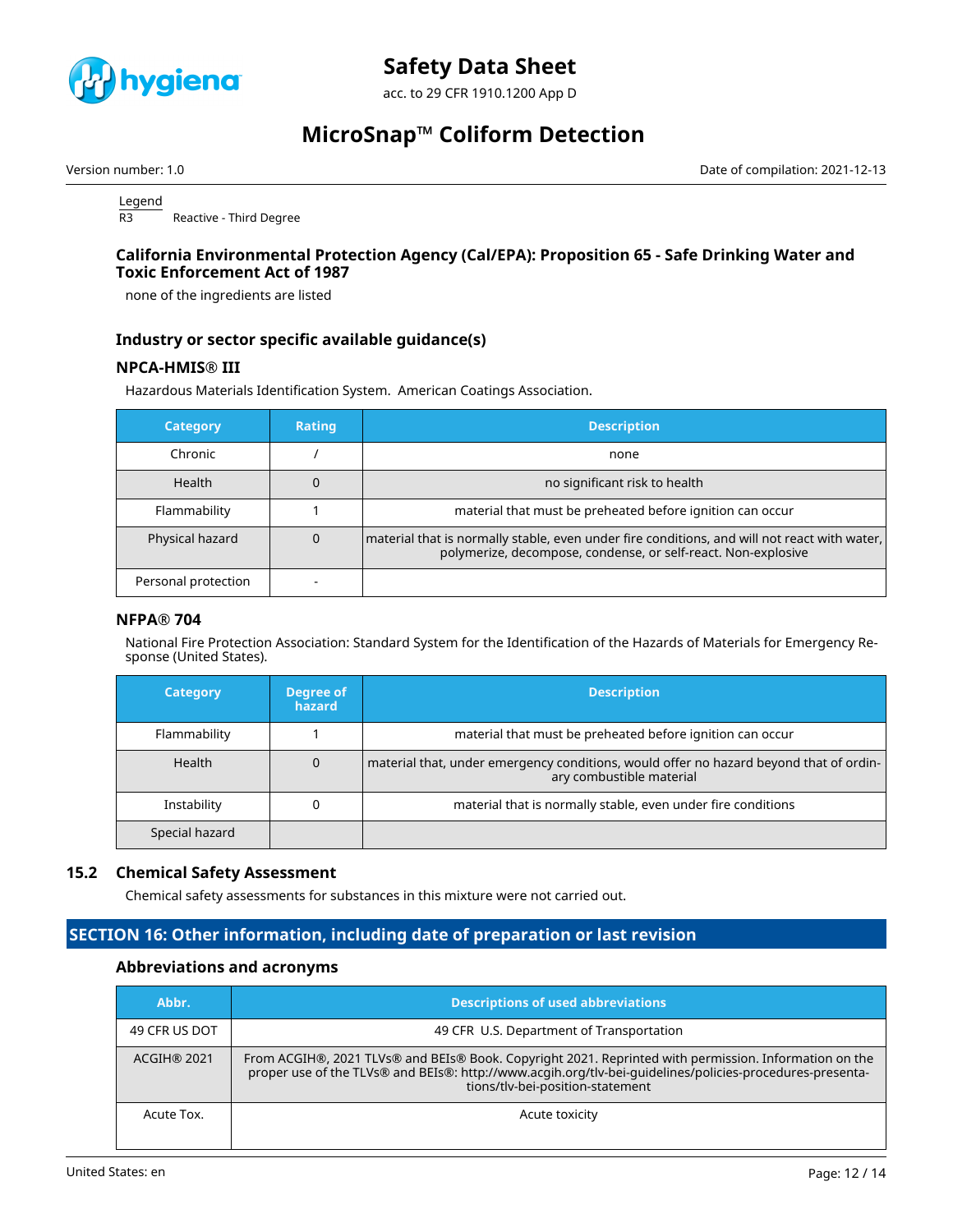

acc. to 29 CFR 1910.1200 App D

# **MicroSnap™ Coliform Detection**

Version number: 1.0 Date of compilation: 2021-12-13

| Abbr.            | <b>Descriptions of used abbreviations</b>                                                                     |
|------------------|---------------------------------------------------------------------------------------------------------------|
| <b>ATE</b>       | <b>Acute Toxicity Estimate</b>                                                                                |
| Cal/OSHA PEL     | California Division of Occupational Safety and Health (Cal/OSHA): Permissible Exposure Limits (PELs)          |
| CAS              | Chemical Abstracts Service (service that maintains the most comprehensive list of chemical substances)        |
| Ceiling-C        | Ceiling value                                                                                                 |
| <b>DGR</b>       | Dangerous Goods Regulations (see IATA/DGR)                                                                    |
| <b>DNEL</b>      | Derived No-Effect Level                                                                                       |
| Eye Dam.         | Seriously damaging to the eye                                                                                 |
| Eye Irrit.       | Irritant to the eye                                                                                           |
| <b>GHS</b>       | "Globally Harmonized System of Classification and Labelling of Chemicals" developed by the United Nations     |
| <b>IATA</b>      | <b>International Air Transport Association</b>                                                                |
| IATA/DGR         | Dangerous Goods Regulations (DGR) for the air transport (IATA)                                                |
| <b>ICAO</b>      | International Civil Aviation Organization                                                                     |
| <b>IMDG</b>      | International Maritime Dangerous Goods Code                                                                   |
| <b>MARPOL</b>    | International Convention for the Prevention of Pollution from Ships (abbr. of "Marine Pollutant")             |
| <b>NIOSH REL</b> | National Institute for Occupational Safety and Health (NIOSH): Recommended Exposure Limits (RELs)             |
| NPCA-HMIS® III   | National Paint and Coatings Association: Hazardous Materials Identification System - HMIS® III, Third Edition |
| <b>OSHA</b>      | Occupational Safety and Health Administration (United States)                                                 |
| <b>PBT</b>       | Persistent, Bioaccumulative and Toxic                                                                         |
| <b>PNEC</b>      | Predicted No-Effect Concentration                                                                             |
| ppm              | Parts per million                                                                                             |
| <b>RTECS</b>     | Registry of Toxic Effects of Chemical Substances (database of NIOSH with toxicological information)           |
| Skin Corr.       | Corrosive to skin                                                                                             |
| Skin Irrit.      | Irritant to skin                                                                                              |
| <b>STEL</b>      | Short-term exposure limit                                                                                     |
| <b>STOT SE</b>   | Specific target organ toxicity - single exposure                                                              |
| <b>TLV®</b>      | Threshold Limit Values                                                                                        |
| <b>TWA</b>       | Time-weighted average                                                                                         |
| vPvB             | Very Persistent and very Bioaccumulative                                                                      |

## **Key literature references and sources for data**

OSHA Hazard Communication Standard (HCS), 29 CFR 1910.1200.

Transport of dangerous goods by road or rail (49 CFR US DOT). International Maritime Dangerous Goods Code (IMDG). Dangerous Goods Regulations (DGR) for the air transport (IATA).